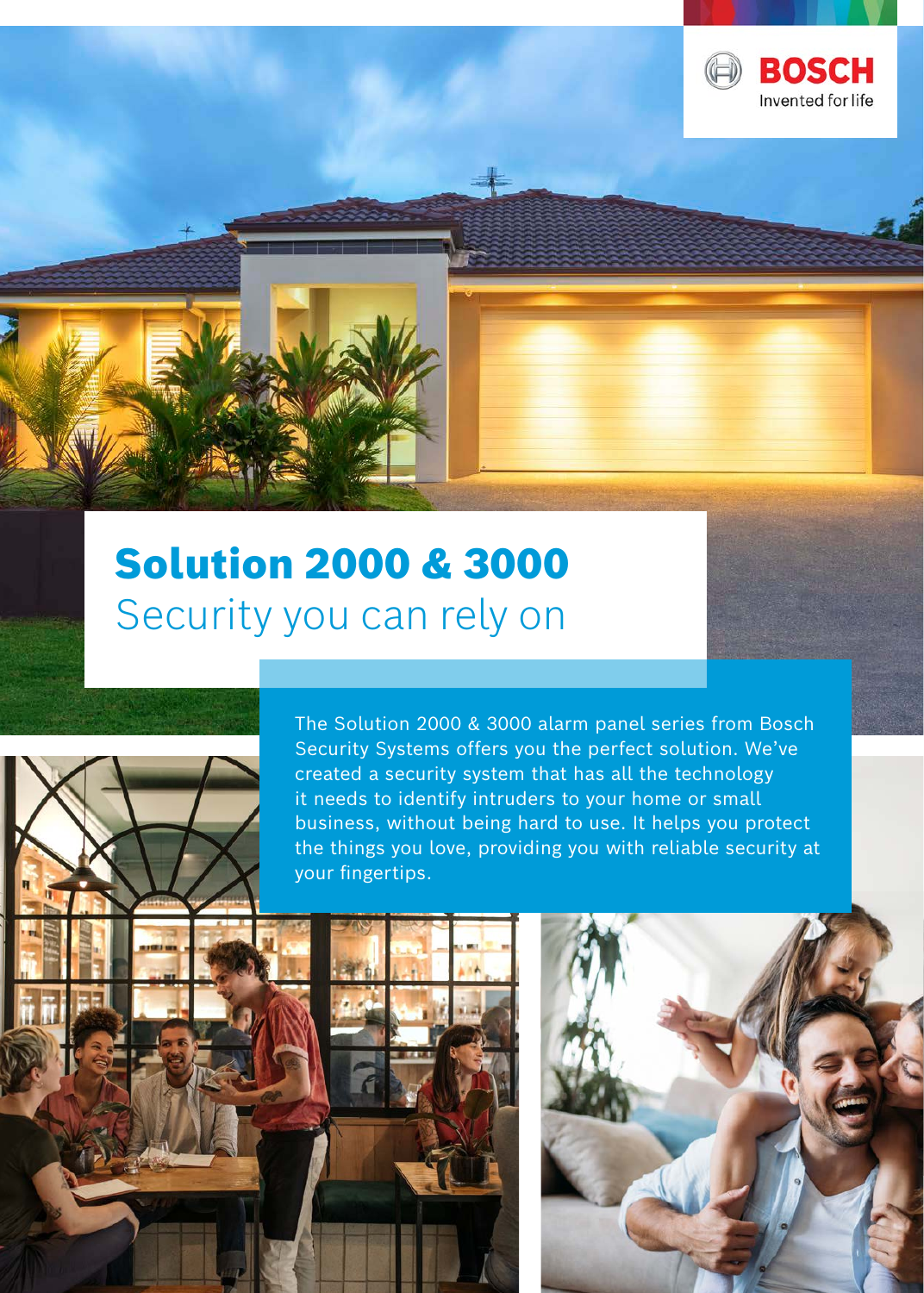# Solution 2000 & 3000



## Ready for the wireless world.

Enjoy easy control of your Solution 2000 intrusion panel with the inclusion of wireless keyfobs that allow you to arm & disarm your system, control external outputs and trigger a panic alarm if you cannot reach the keypad.

Alternatively, experience the true power of wireless with the Solution 3000, which includes the option to integrate with the Bosch RADION range of wireless transmitters. With a growing suite of wireless products such as motion sensors, door & window reed switches, and remote keyfobs, Bosch RADION wireless will create new options for how you manage your home security.



Supporting up to 8 fully programmable zones on the Solution 2000 and 16 fully programmable zones on the Solution 3000, these intrusion alarm panels are suitable for any home, and even small commercial premises.

With support for up to 4 keypads on both panels and the ability to split into two separate areas, you have the flexibility of one security system that can act as two. Both the house and garage, granny flat, shop, office or warehouse can be covered by the one system at one cost. Each area can even report separately if desired – the perfect arrangement for shared premises such as duplex houses or commercial properties, where more than one business occupies the unit space.





*<sup>1</sup>Bosch RSC+ app requires that the panel include a communications extension module.*

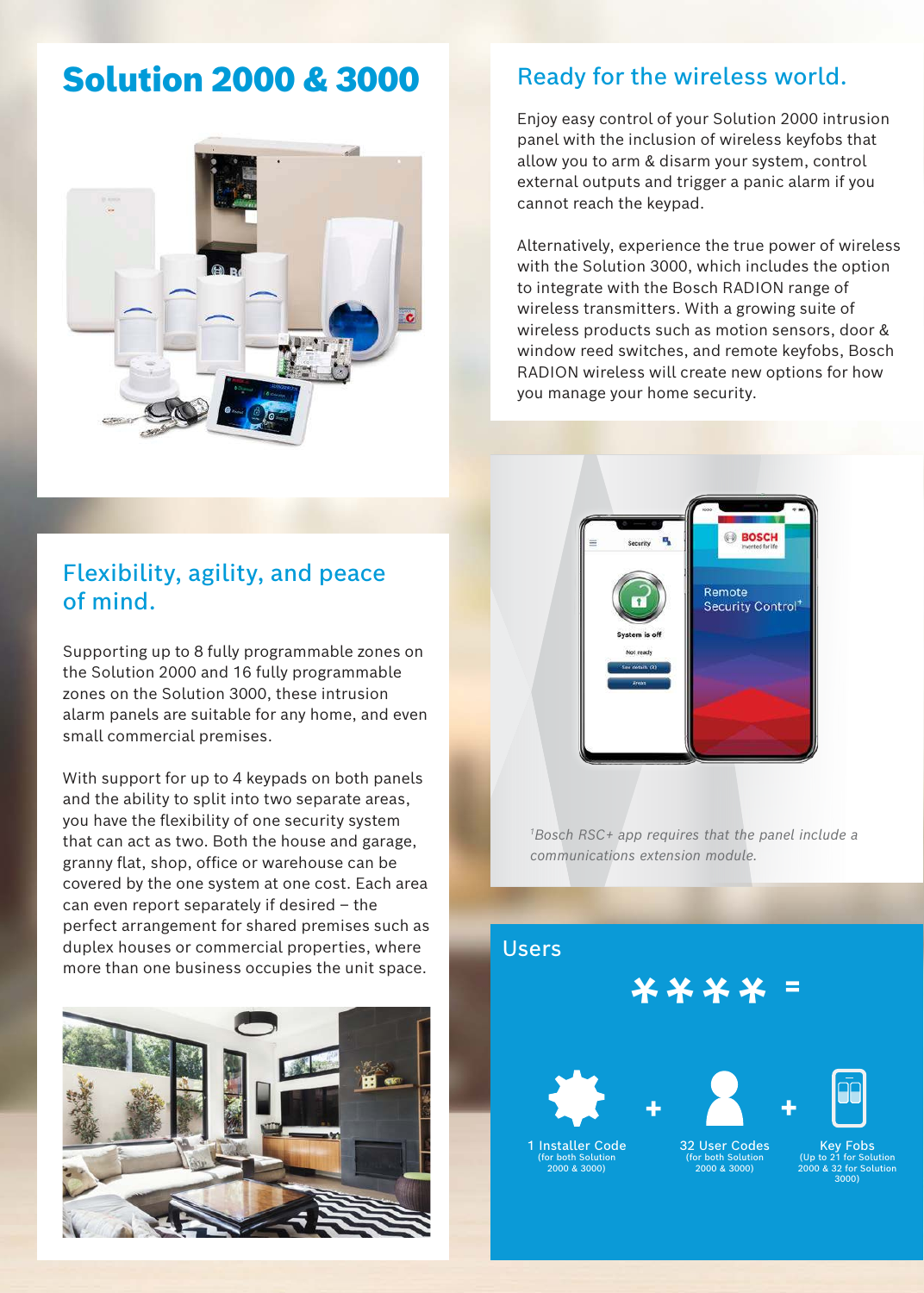





*Choose the way you want to use your system, including Touchscreens & wireless remote control options.*

# Security... at your fingertips.

Left from work and want to make sure you armed the alarm? Want to open your shop or warehouse door for a delivery? Just load the Bosch Remote Security Control Plus<sup>1</sup> app and you'll have full control of your intrusion panel through your AndroidOS or IOS smartphone.

Arm and disarm your system, trigger outputs to run external devices (like roller doors, air conditioning units, or smart lighting systems), or even check what time the kids left in the morning for school or what time your employees opened up the shop – all of these features and more are built into the intuitive and easy to use Bosch RSC + app.



## System Features



**Outputs** (4 programmable outputs + 16 external outputs)



Zones

(8/16 fully programable zones. 8 wired / 16 wired or wireless)





Stay/Away (Arming options)

Areas (Create 2 separate alarm areas)



Entry + Exit Warning (Keypad beeps)

Wireless Devices (16 wireless devices on Solution 3000)





Automatic Arming

### Other Features

- $\triangleright$  Up to 8 RF Repeaters
- ▶ Selectable Reports per User Code
- $\blacktriangleright$  Remote Arming
- ▶ LCD Icon, LCD Alphanumeric, and Touchscreen Support
- ▶ Dynamic Battery Test
- $\blacktriangleright$  Day Alarm
- ▶ Walk Test Mode
- ▶ Back to Base Reporting
- ▶ Domestic Reporting
- $\blacktriangleright$  Dual Entry Timers
- $\triangleright$  AC Fail Supervision
- $\blacktriangleright$  Phone Line Supervision
- ▶ Zone Lockout